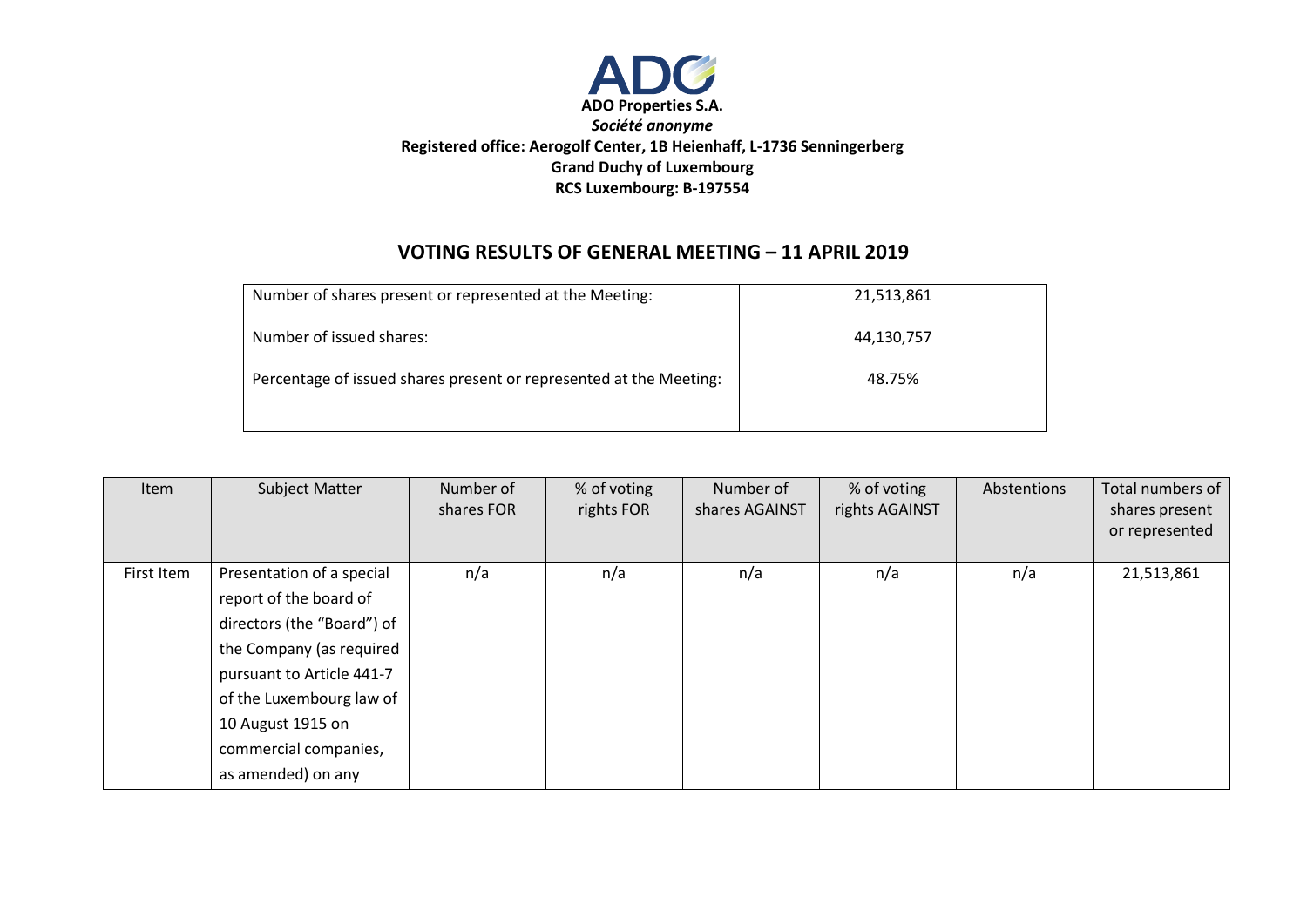

|             | transactions, considered    |            |        |           |        |      |            |
|-------------|-----------------------------|------------|--------|-----------|--------|------|------------|
|             | at Board meetings or by     |            |        |           |        |      |            |
|             | circular Board              |            |        |           |        |      |            |
|             | resolutions, since the last |            |        |           |        |      |            |
|             | general meeting of the      |            |        |           |        |      |            |
|             | Company, in respect of      |            |        |           |        |      |            |
|             | which any of the directors  |            |        |           |        |      |            |
|             | declared to have an         |            |        |           |        |      |            |
|             | interest conflicting with   |            |        |           |        |      |            |
|             | that of the Company.        |            |        |           |        |      |            |
|             |                             |            |        |           |        |      |            |
|             |                             |            |        |           |        |      |            |
| Second Item | Resolution 1                | 17,968,758 | 83.52% | 3,545,103 | 16.48% | None | 21,513,861 |
|             |                             |            |        |           |        |      |            |
|             | Approval, ratification and  |            |        |           |        |      |            |
|             | confirmation of the         |            |        |           |        |      |            |
|             | appointment of Mr David     |            |        |           |        |      |            |
|             | Daniel as a director of     |            |        |           |        |      |            |
|             | the Company and             |            |        |           |        |      |            |
|             | executive vice-chairman     |            |        |           |        |      |            |
|             | which was decided by co-    |            |        |           |        |      |            |
|             | optation of the Board on    |            |        |           |        |      |            |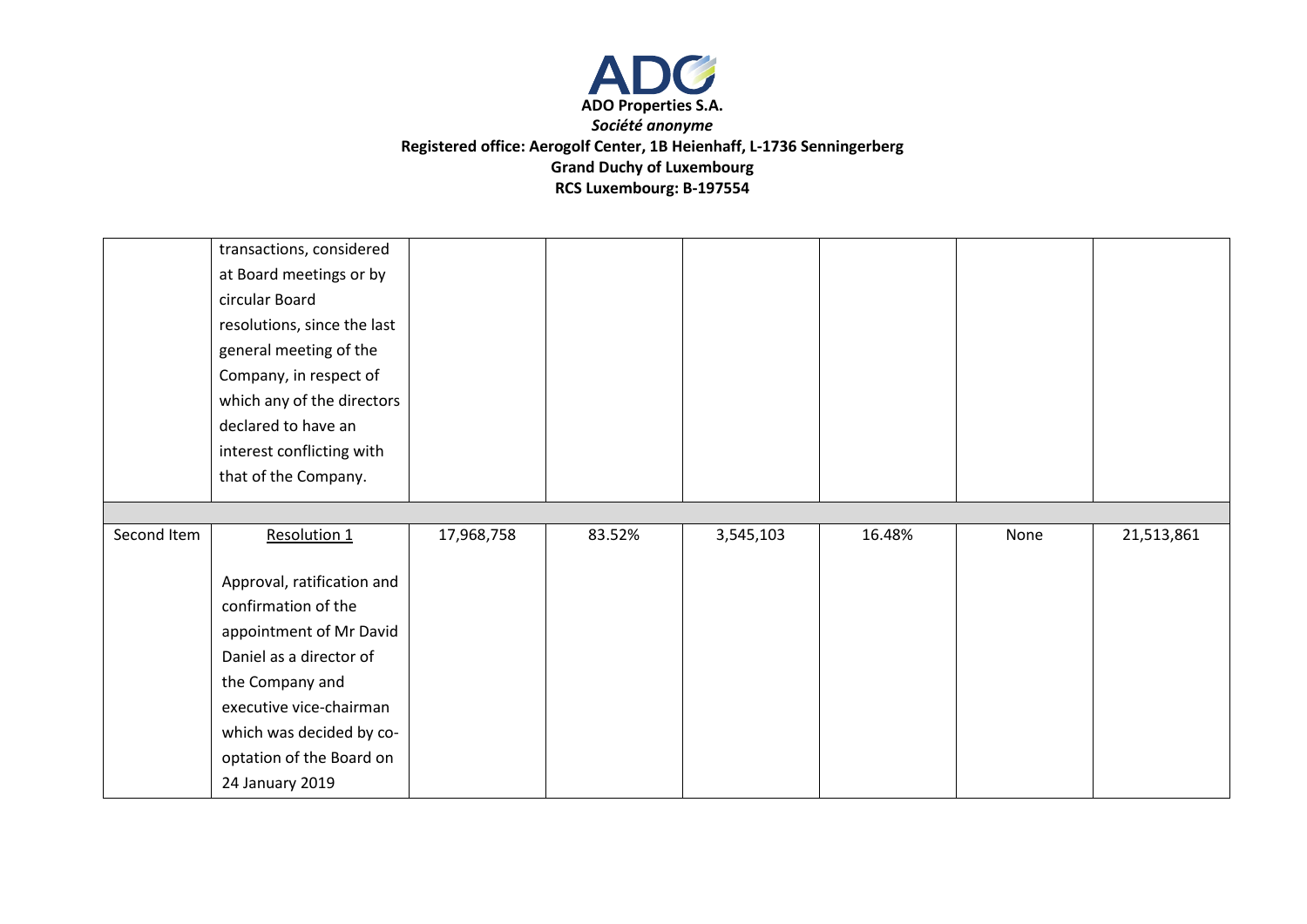

| following the resignation |  |  |  |
|---------------------------|--|--|--|
| of Mr Shlomo Zohar on     |  |  |  |
| 15 December 2018. The     |  |  |  |
| appointment is            |  |  |  |
| confirmed to run from 24  |  |  |  |
| January 2019 until the    |  |  |  |
| annual general meeting    |  |  |  |
| to take place in the year |  |  |  |
| 2023.                     |  |  |  |
|                           |  |  |  |
| After having reviewed     |  |  |  |
| the principal terms of    |  |  |  |
| remuneration of Mr        |  |  |  |
| David Daniel (the         |  |  |  |
| "Remuneration Terms"),    |  |  |  |
| approval of the           |  |  |  |
| Company's entry into the  |  |  |  |
| Service Agreement on      |  |  |  |
| the basis of those        |  |  |  |
| Remuneration Terms,       |  |  |  |
| including the annual      |  |  |  |
| remuneration set out      |  |  |  |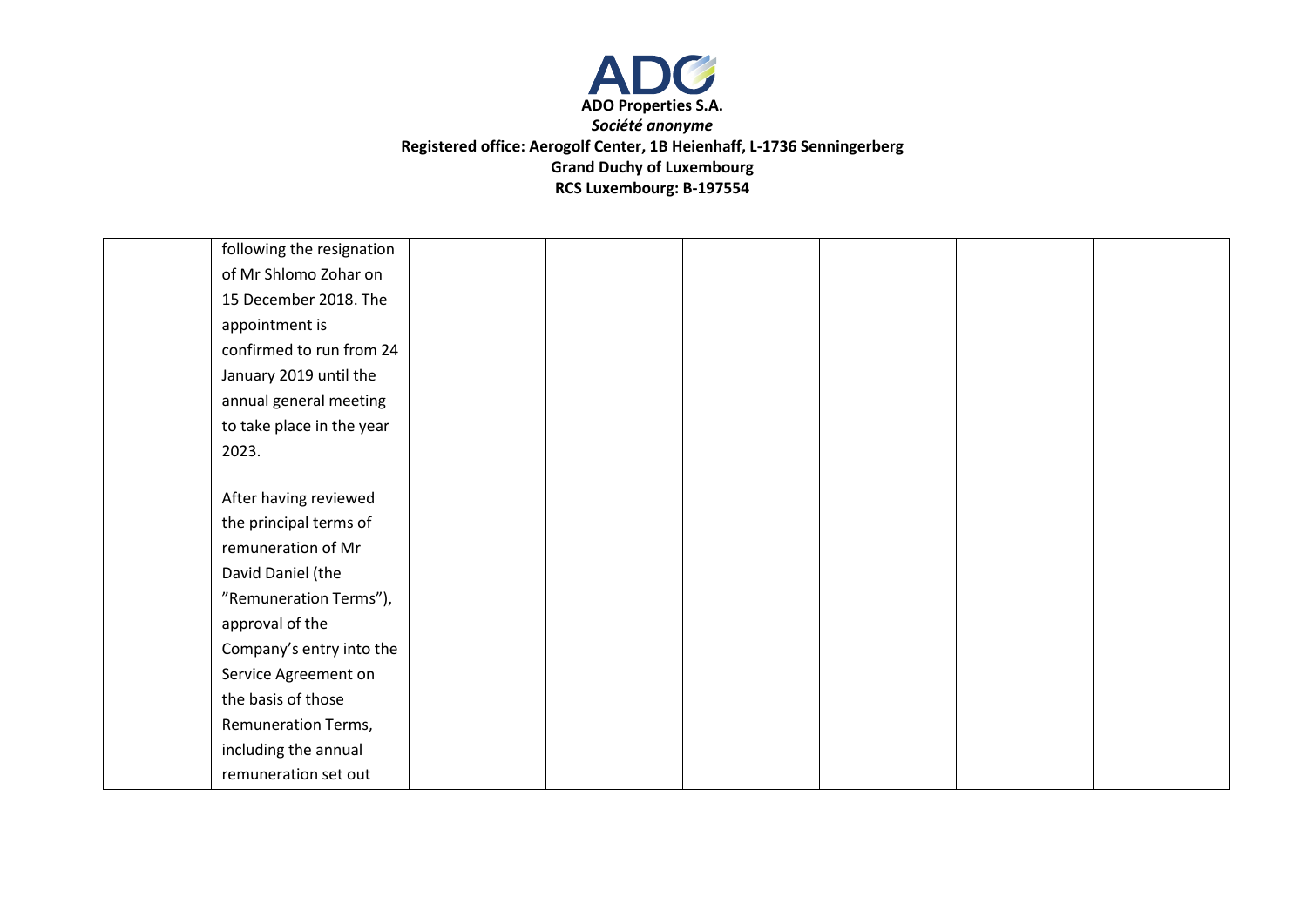

|            | therein of up to EUR<br>400,000.00 (which,<br>according to the<br>Remuneration Terms, |            |        |           |        |      |            |
|------------|---------------------------------------------------------------------------------------|------------|--------|-----------|--------|------|------------|
|            | accrues from 24 January<br>$2019$ ).                                                  |            |        |           |        |      |            |
|            |                                                                                       |            |        |           |        |      |            |
| Third Item | <b>Resolution 2</b>                                                                   | 17,003,303 | 79.03% | 4.510.558 | 20.97% | None | 21,513,861 |
|            | Ratification and                                                                      |            |        |           |        |      |            |
|            | confirmation of the                                                                   |            |        |           |        |      |            |
|            | appointment                                                                           |            |        |           |        |      |            |
|            | of Mr. Moshe Dayan as                                                                 |            |        |           |        |      |            |
|            | director of the                                                                       |            |        |           |        |      |            |
|            | Company who was                                                                       |            |        |           |        |      |            |
|            | appointed by co-optation                                                              |            |        |           |        |      |            |
|            | of the Board in place                                                                 |            |        |           |        |      |            |
|            | of Mr. Moshe Lahmani                                                                  |            |        |           |        |      |            |
|            | for a period running from                                                             |            |        |           |        |      |            |
|            | 12 March 2019 until the                                                               |            |        |           |        |      |            |
|            | annual general                                                                        |            |        |           |        |      |            |
|            | meeting of the Company                                                                |            |        |           |        |      |            |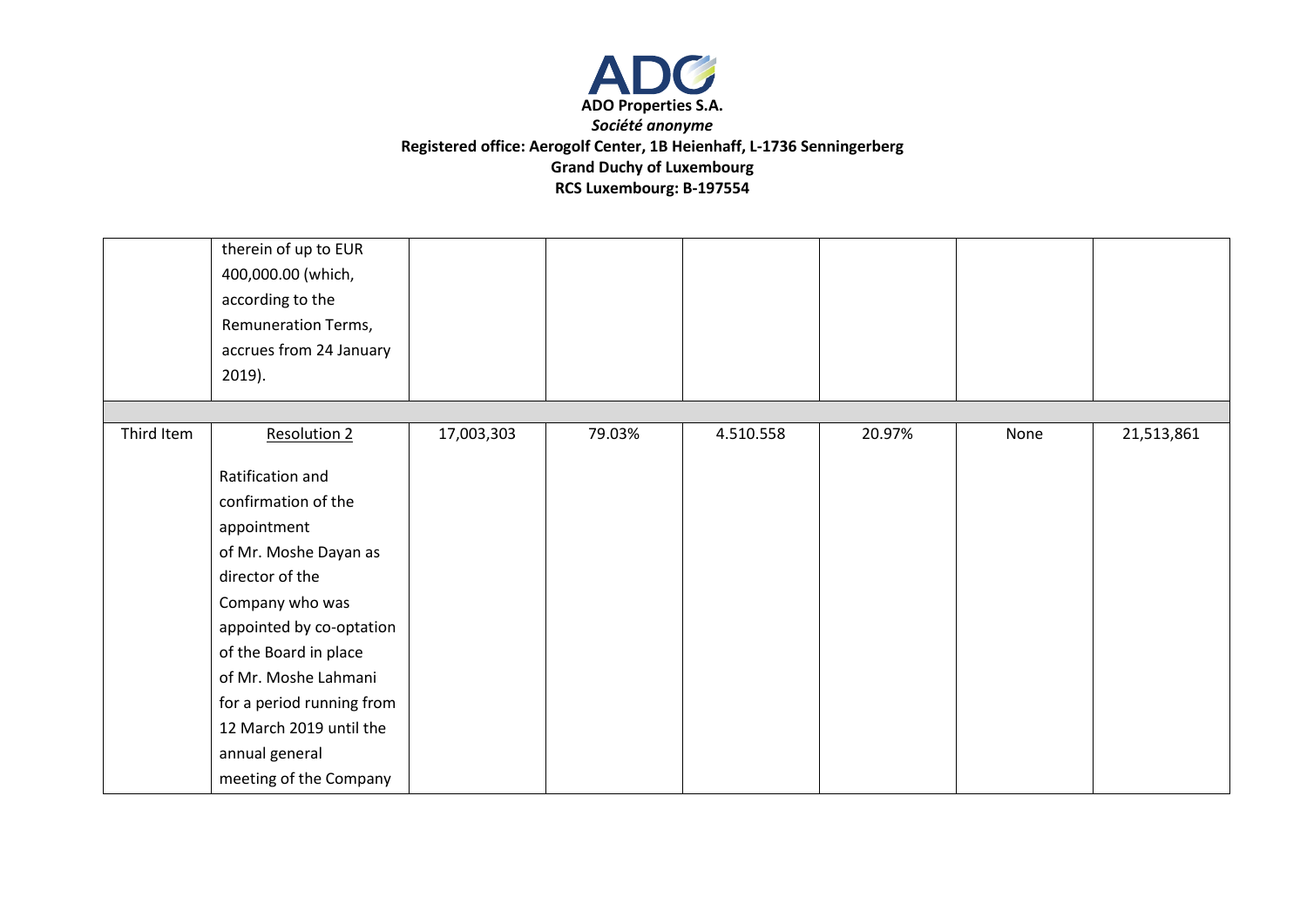

|             | to take place in the<br>year 2019. Further        |            |        |           |        |      |            |
|-------------|---------------------------------------------------|------------|--------|-----------|--------|------|------------|
|             | approval of the continued<br>appointment of Mr.   |            |        |           |        |      |            |
|             | Moshe Dayan as director                           |            |        |           |        |      |            |
|             | of the Company until the                          |            |        |           |        |      |            |
|             | annual general                                    |            |        |           |        |      |            |
|             | meeting of the Company                            |            |        |           |        |      |            |
|             | to take place in the year                         |            |        |           |        |      |            |
|             | 2023.                                             |            |        |           |        |      |            |
|             |                                                   |            |        |           |        |      |            |
|             |                                                   |            |        |           |        |      |            |
| Fourth Item | <b>Resolution 3</b>                               | 17,066,542 | 79.33% | 4,447,319 | 20.67% | None | 21,513,861 |
|             | Ratification and                                  |            |        |           |        |      |            |
|             | confirmation of the                               |            |        |           |        |      |            |
|             | appointment of Mr.                                |            |        |           |        |      |            |
|             | Sebastian-Dominik Jais as                         |            |        |           |        |      |            |
|             | director of the                                   |            |        |           |        |      |            |
|             | Company who was                                   |            |        |           |        |      |            |
|             | appointed by co-optation                          |            |        |           |        |      |            |
|             | of the Board in place<br>of Mr. Yuval Dagim for a |            |        |           |        |      |            |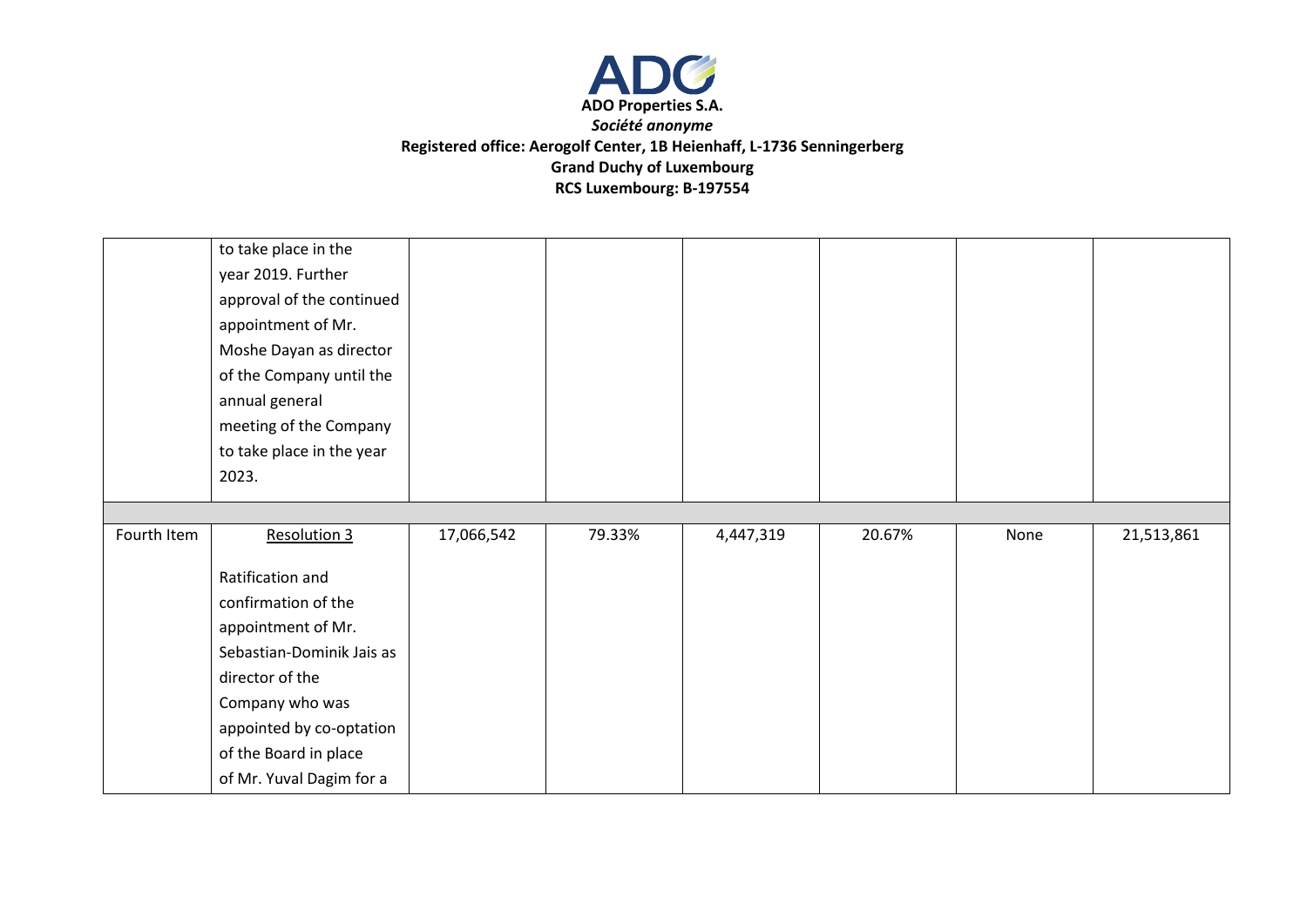

|            | period running from 12    |            |        |           |        |      |            |
|------------|---------------------------|------------|--------|-----------|--------|------|------------|
|            | March 2019 until the      |            |        |           |        |      |            |
|            | annual general            |            |        |           |        |      |            |
|            | meeting of the Company    |            |        |           |        |      |            |
|            | to take place in the      |            |        |           |        |      |            |
|            | year 2019. Further        |            |        |           |        |      |            |
|            | approval of the continued |            |        |           |        |      |            |
|            | appointment of Mr.        |            |        |           |        |      |            |
|            | Sebastian-Dominik Jais    |            |        |           |        |      |            |
|            | as director of the        |            |        |           |        |      |            |
|            | Company until the annual  |            |        |           |        |      |            |
|            | general meeting of the    |            |        |           |        |      |            |
|            | Company to take place in  |            |        |           |        |      |            |
|            | the year 2023.            |            |        |           |        |      |            |
|            |                           |            |        |           |        |      |            |
| Fifth Item | <b>Resolution 4</b>       | 17,066,542 | 79.33% | 4,447,319 | 20.67% | None | 21,513,861 |
|            |                           |            |        |           |        |      |            |
|            | Approval of the           |            |        |           |        |      |            |
|            | appointment of Mr         |            |        |           |        |      |            |
|            | Papadimitriou             |            |        |           |        |      |            |
|            | Constantin as director of |            |        |           |        |      |            |
|            | the Company for a         |            |        |           |        |      |            |